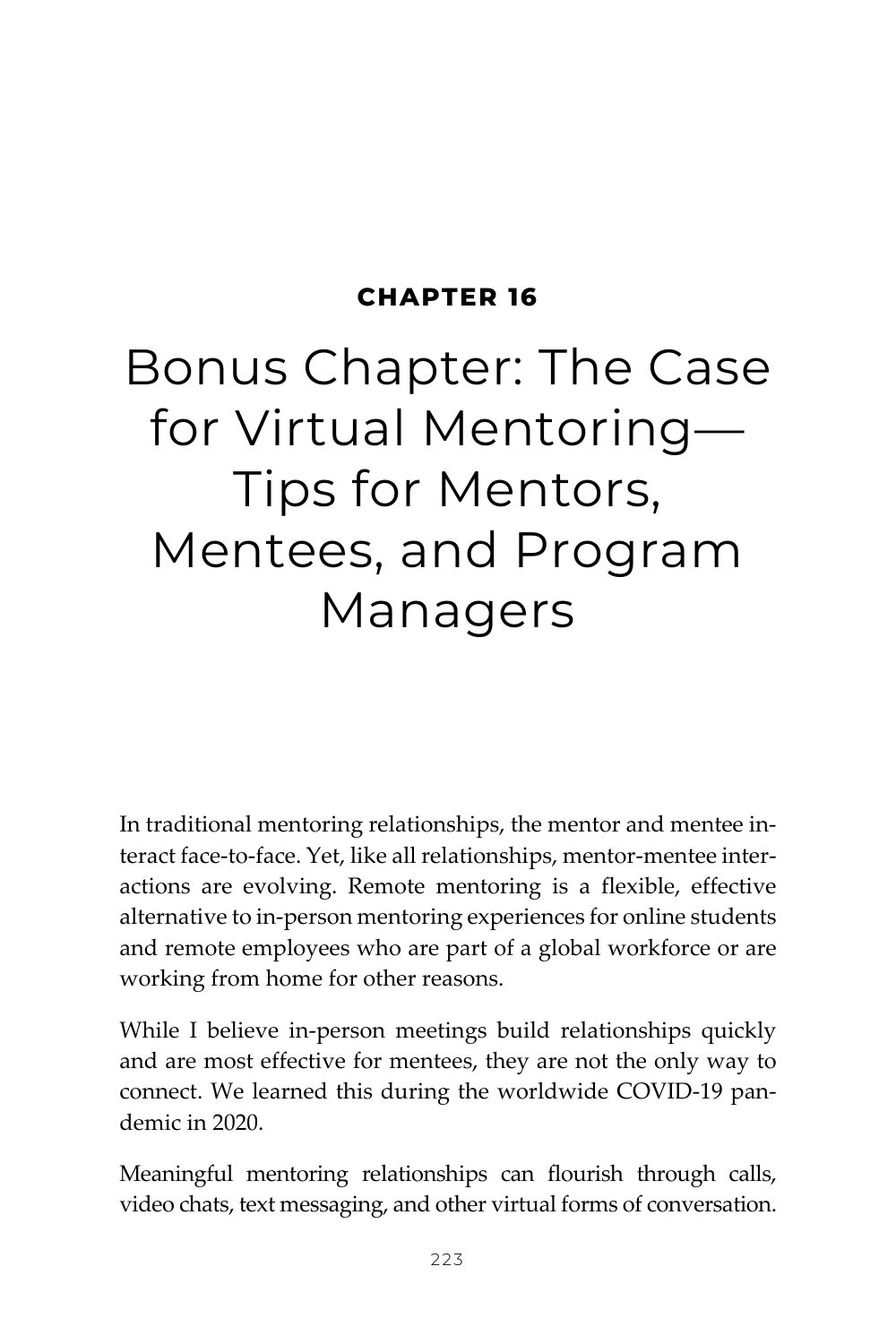Of course, as with traditional mentoring, careful planning and intentional communication continue to be vital.

First, let's discuss the benefits and challenges of virtual mentoring; then we'll go into some guidelines on how to make your efforts successful.

## **Benefits**

Virtual mentoring has many benefits—chief among them:

- **Larger Pool of Mentors.** Forward-thinking global organizations have already learned the value of being able to communicate any time virtually and from any place in the world, giving their employees access to a larger pool of mentors within their international organizations or externally. In the same way, virtual mentoring allows alumni mentors who have relocated away from their alma mater to mentor students and creates opportunities for people in rural, distant locations to connect with a mentor whose preferred skills or experience may be difficult to find nearby.
- **Flexibility and Convenience.** Participants in virtual programs appreciate the flexibility and convenience of virtual mentoring. With the help of technology, mentors and mentees can agree upon a time to meet, which allows them to manage different time zones, heavy workloads, and even childcare duties. If a busy executive is eager to mentor but can meet only after "regular office hours," s/he can be matched with someone in a time zone that allows the mentor to participate after hours and the mentee to participate during his or her regular hours—a win-win for all.
- **A Trifecta Win for Employee Morale.** Emotional support is vital to help combat the loneliness and isolation some remote workers report. A virtual mentor can provide that support. In a *Forbes* interview, Janice Omadeke, CEO and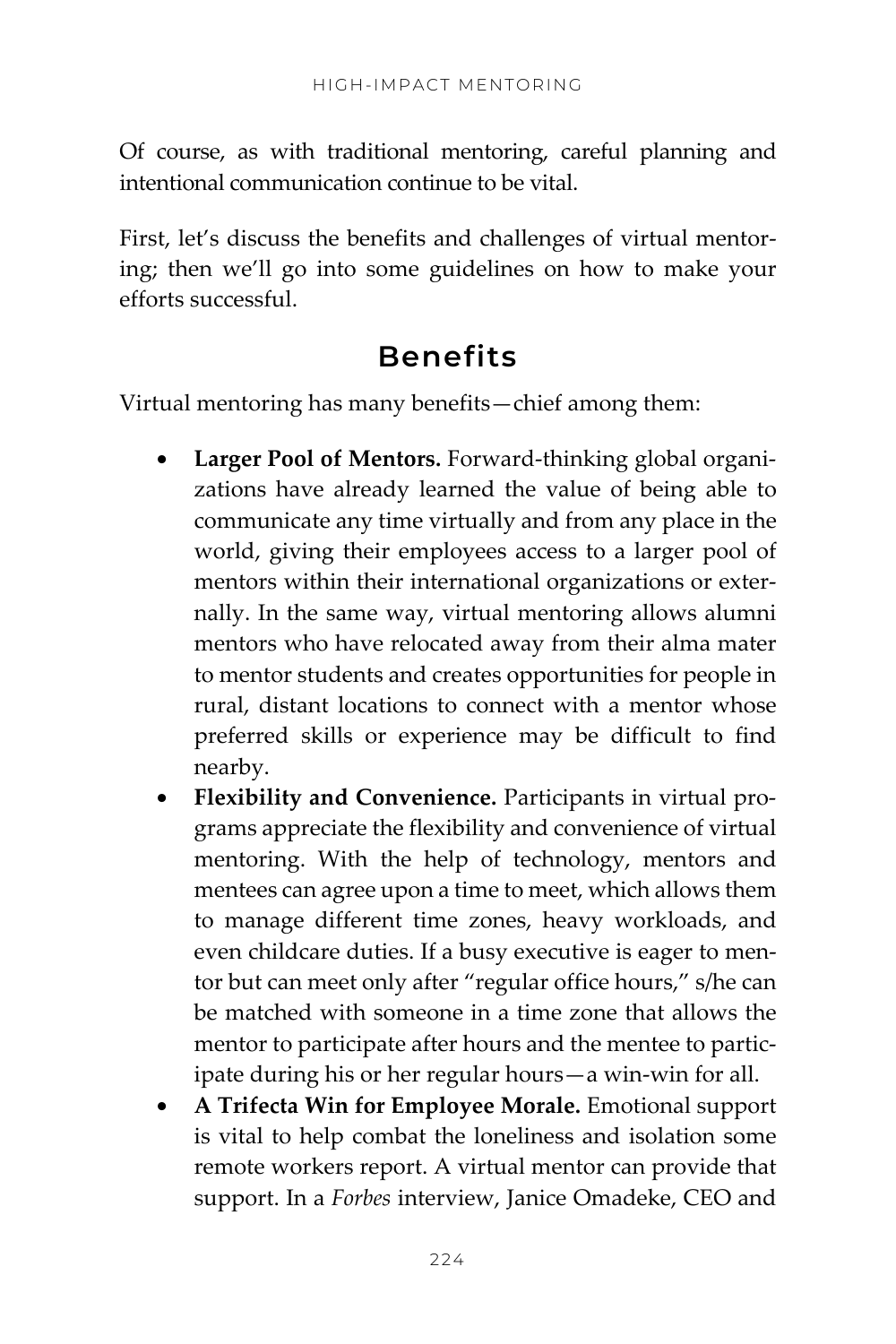founder of The Mentor Method, described a three-way win for organizations that invest in mentorship programs: "You're providing a safe space for them to discuss their feelings, you're connecting your talent to resources that build resiliency, and you're showing an investment in their development, which can offer peace of mind, personally and professionally." (Tarr)

But is virtual mentoring effective? The answer is yes—it absolutely can be effective.

Research presented to the Society of Academic and Research Surgery (Erridge et al.) shows that mentoring via real-time videoconferencing yields equivalent outcomes to in-person mentoring. Researchers conducted a systematic review of 66 research studies focused on the remote mentoring of surgeons. Their results suggest that mentoring via real-time videoconferencing is feasible and provides *some* equivalence to on-site mentoring in regards to clinical and educational outcomes. I emphasize "some" because face-to-face mentoring continues to be the most ideal.

## **Challenges**

Virtual mentoring presents some communication challenges. For example:

- **Things get lost in translation or misinterpreted.** Face-toface mentoring offers more information about mentormentee engagement than can be gathered with virtual communication. Methods like email, chats, and text messaging are especially prone to misunderstandings because facial expressions, nonverbal gestures, and body language are missing. Zoom, Skype, FaceTime, and similar technologies are perhaps a happy medium.
- **Communication preferences vary.** Some people find it difficult to build rapport using a telephone, teleconferencing,